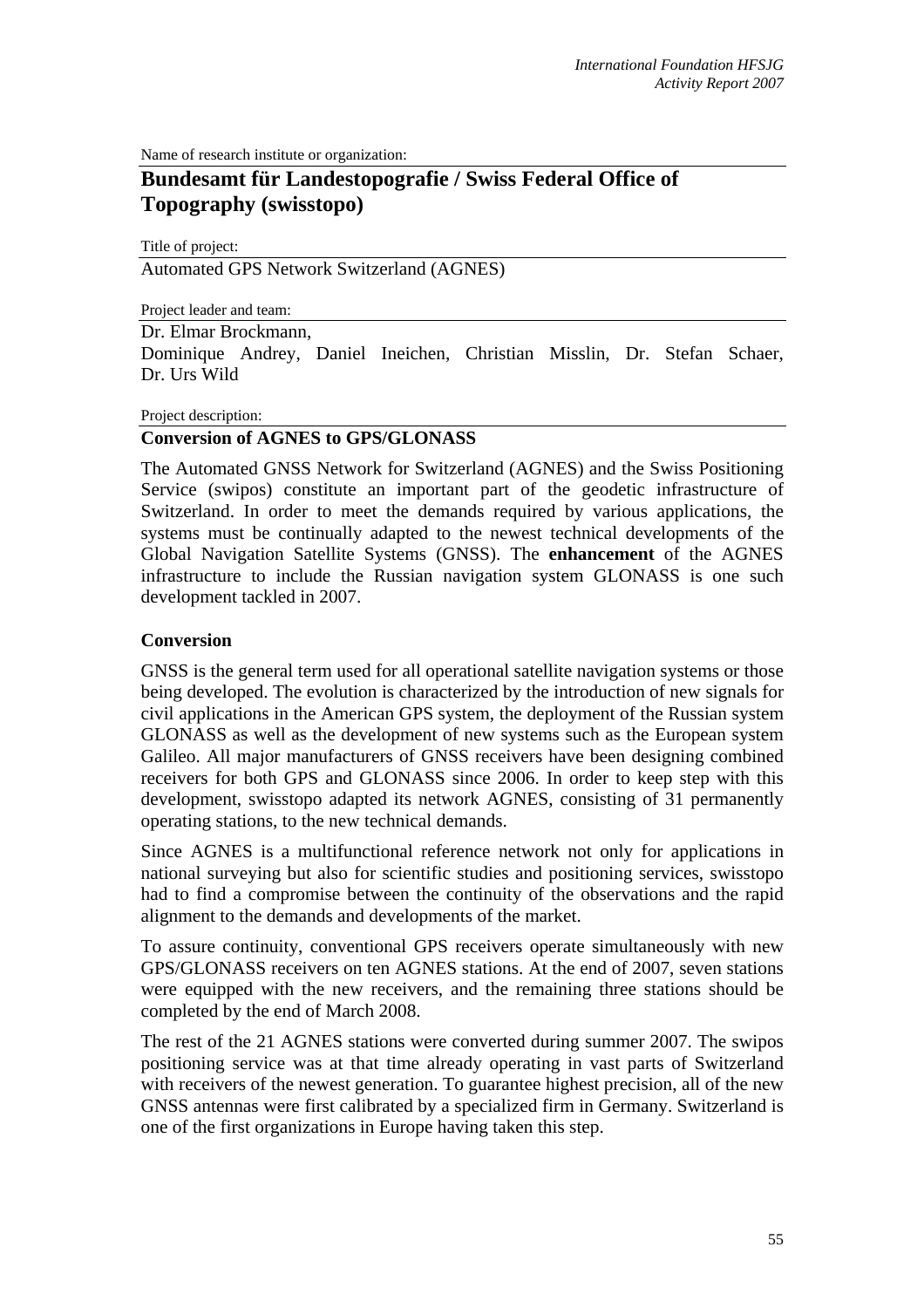## **Applications**

Because of the still very limited number of available GLONASS satellites, the modernization of the AGNES stations has not brought about any dramatic increase of accuracy in national surveying. However, the greater number of satellites does bring about improvements in the positioning service swipos because the availability and performance of the service has increased in difficult terrain (built up areas, narrow valleys, etc.).

An interesting collaboration has evolved over the past years with MeteoSwiss. The hourly analysis of data from the AGNES network yields not only coordinates but also meteorological parameters which can then be used by MeteoSwiss and other European institutions in making weather predictions. At the present the information is being analysed by MeteoSwiss for testing purposes. Because some of the AGNES stations are installed right next to MeteoSwiss sites, further synergies and benefits are gained by the direct comparison of results.



Fig.1: The sucessful replacement of the antenna at the AGNES station Kreuzlingen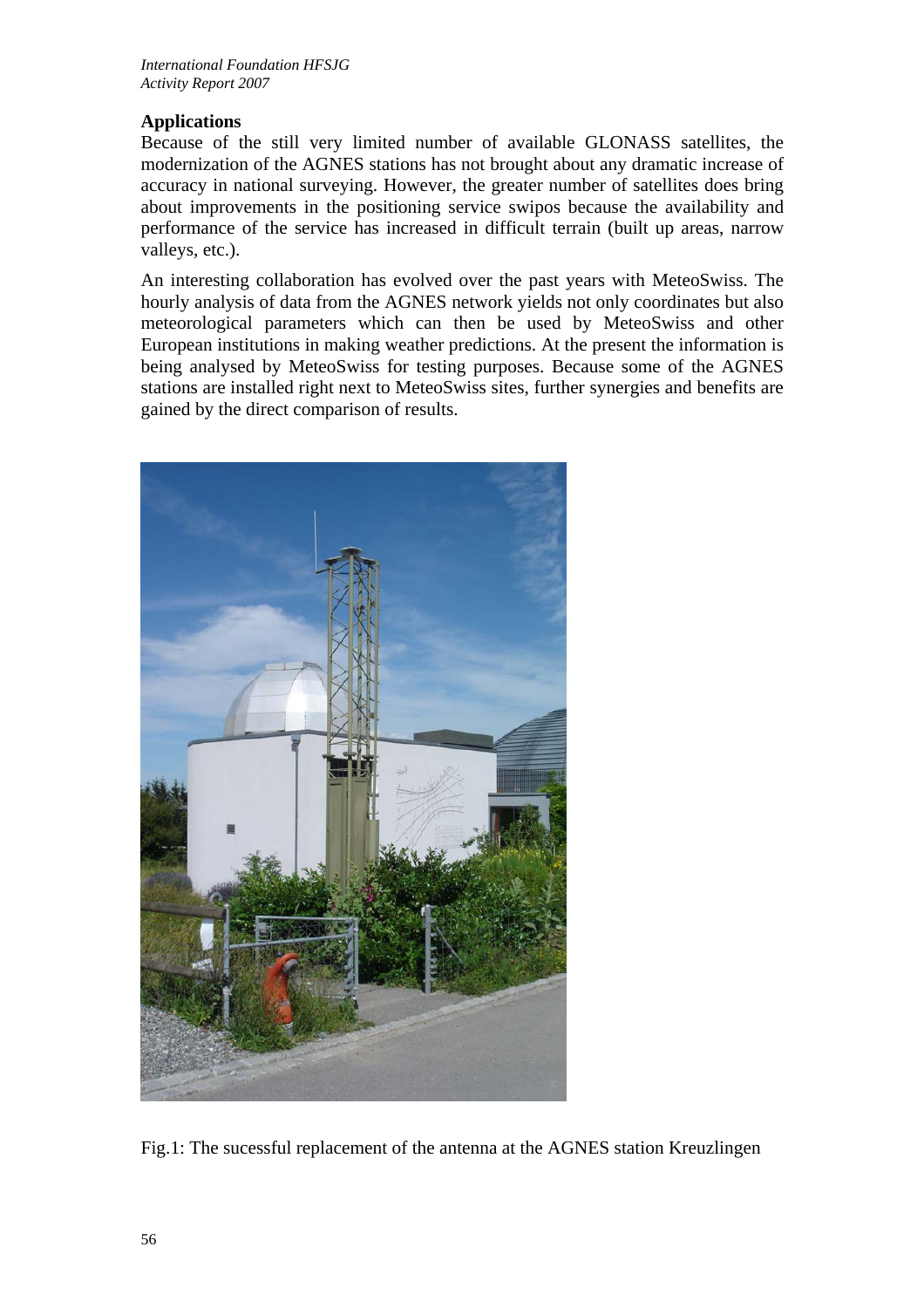

Fig.2: Status of the conversion (end of 2007)

Key words:

GPS, GLONASS, GNSS, Meteorology, Positioning, Intergrated Water Vapour, Zenith Path Delay, GPS Tomography

Internet data bases:

http://www.swisstopo.ch; http://egvap.dmi.dk/

Collaborating partners/networks:

Astronomical Institute (AIUB), University of Berne MeteoSwiss, Zurich and Payerne Institute of Applied Physics (IAP), University of Berne Institute of Geodesy and Photogrammetry, ETH Zürich E-GVAP (EUMETNET GPS Water Vapor Programme)

Scientific publications and public outreach 2007:

### **Conference papers**

Brockmann E., M. Kistler, U. Marti, A. Schaltter, B. Vogel, A. Wiget, U. Wild (2007): National Report of Switzerland: New Developments in Swiss National Geodetic Surveying. In: Torres, J.A. and H. Hornik (Eds): Subcommission for the European Reference Frame (EUREF). London, June 6-8, 2007, EUREF Publication in preparation.

Brockmann E., D. Ineichen, S. Schaer, U. Wild (2007): GNSS activities within the Automated GPS Network of Switzerland (AGNES). Poster Presentation at the Trimble 2007 GNSS Network Operator Seminar, Barcelona, May 29-30 2007.

Brockmann E., D. Ineichen, S. Schaer, U. Wild (2007): GNSS activities within the Automated GPS Network of Switzerland (AGNES). Poster Presentation at the XXiV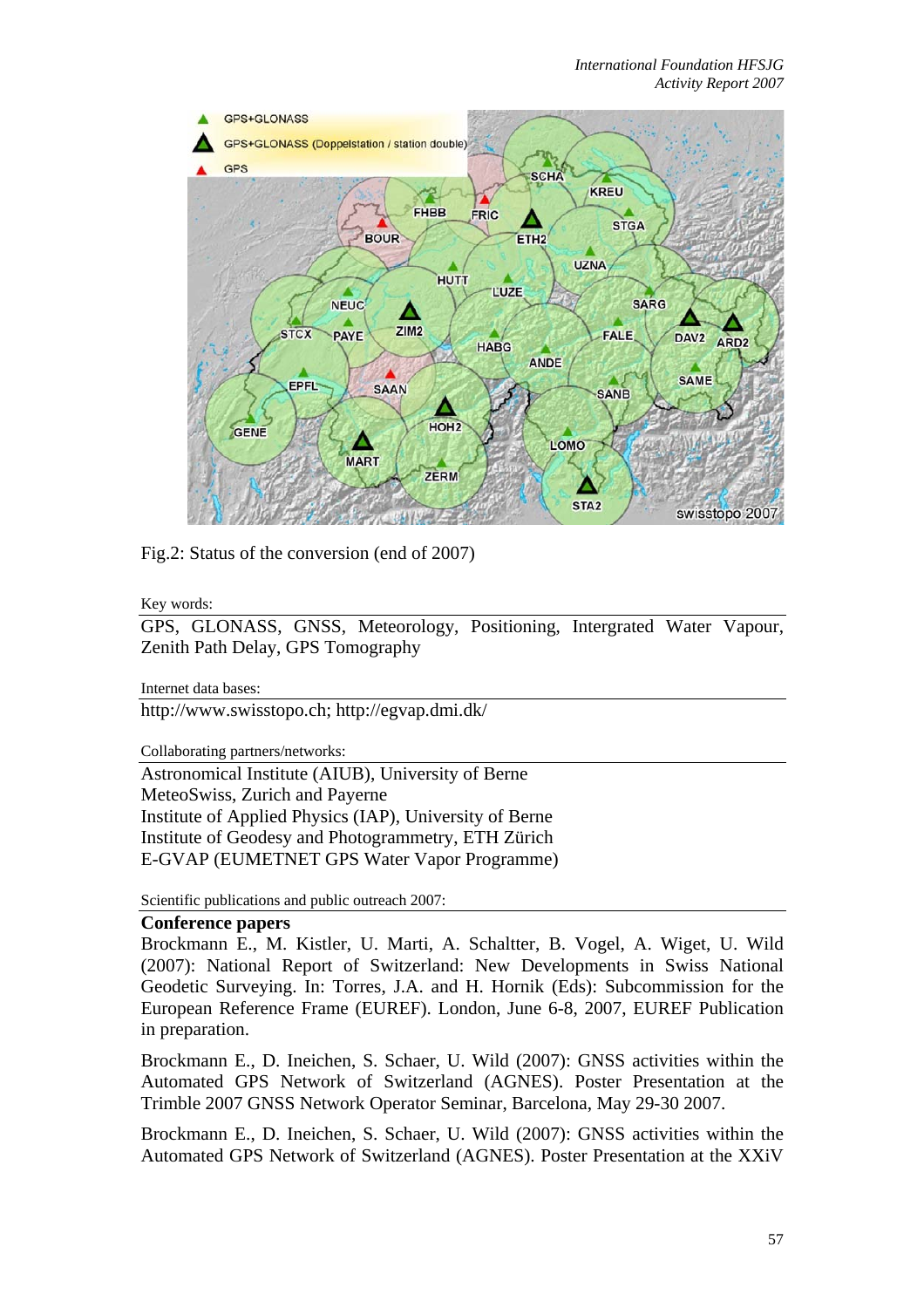General Assembly of the International Union of Geodesy and Geophysics in Perugia, Italy, July 2007.

Ineichen, D., E. Brockmann, S. Schaer (2007): Enhancing the Swiss Permanent GPS Network (AGNES) for GLONASS. In: Torres, J.A. and H. Hornik (Eds): Subcommission for the European Reference Frame (EUREF). London, June 6-8, 2007, EUREF Publication in preparation.

Troller M., D. Leuenberger, E. Brockmann, A. Geiger, H.-G. Kahle (2007): GPS-Tomography: Results and Analyses of the operational Determination of Humidity Profiles over Switzerland. Paper presented at the EGU Meeting in Vienna, Austria, April 15-20, 2007.

Troller M., A. Geiger, D. Perler, H.-G. Kahle, D. Leuenberger, E. Brockmann (2007): GPS-Tomography for Meteorology: Impact on Operational Weather. Paper presented at the ION, 2007.

### **Data books and reports**

Brockmann E., S. Grünig, D. Ineichen, S. Schaer and U. Wild (2007): "Automated GPS Network in Switzerland (AGNES)", International Foundation HFSJG, Activity Report 2006, University of Bern, 2007.

### **Presentations**

Brockmann E. (2007): Contribution of swisstopo to GANUWE. Kick-off Meeting in Zürich, ETHZ, 18.1.2007

Brockmann E. (2007): GNSS infrastructure and geodetic datum; how to incorporate CORS stations to the EPN network. Presentation at the Trimble 2007 GNSS Network Operator Seminar, Barcelona, May 29-30 2007.

Brockmann E., D. Ineichen, S. Schaer, U. Wild (2007): GNSS activities within the Automated GPS Network of Switzerland (AGNES). Poster presented at the Trimble 2007 GNSS Network Operator Seminar, Barcelona, May 29-30 2007.

Brockmann E., D. Ineichen, S. Schaer, U. Wild (2007): GNSS activities within the Automated GPS Network of Switzerland (AGNES). Poster presented to the General Assembly of the International Union of Geodesy and Geophysics, Perugia, Italy, July 2-13, 2007.

Troller M., D. Leuenberger, E. Brockmann, A. Geiger, H.-G. Kahle (2007): Impact of GPS-Tomography on operational weather forecast: Determination of the 3D distribution of humidity. Paper presented at the Timenav'07 Frequency Time Navigation, May 29 – June 1st 2007, Geneva

### **Newsletters**

swipos-News 01/2007 (April 2007) swipos-News 02/2007 (September 2007) swipos-News 03/2007 (Dezember 2007)

Address:

Bundesamt für Landestopographie (swisstopo) Seftigenstrasse 264 CH-3084 Wabern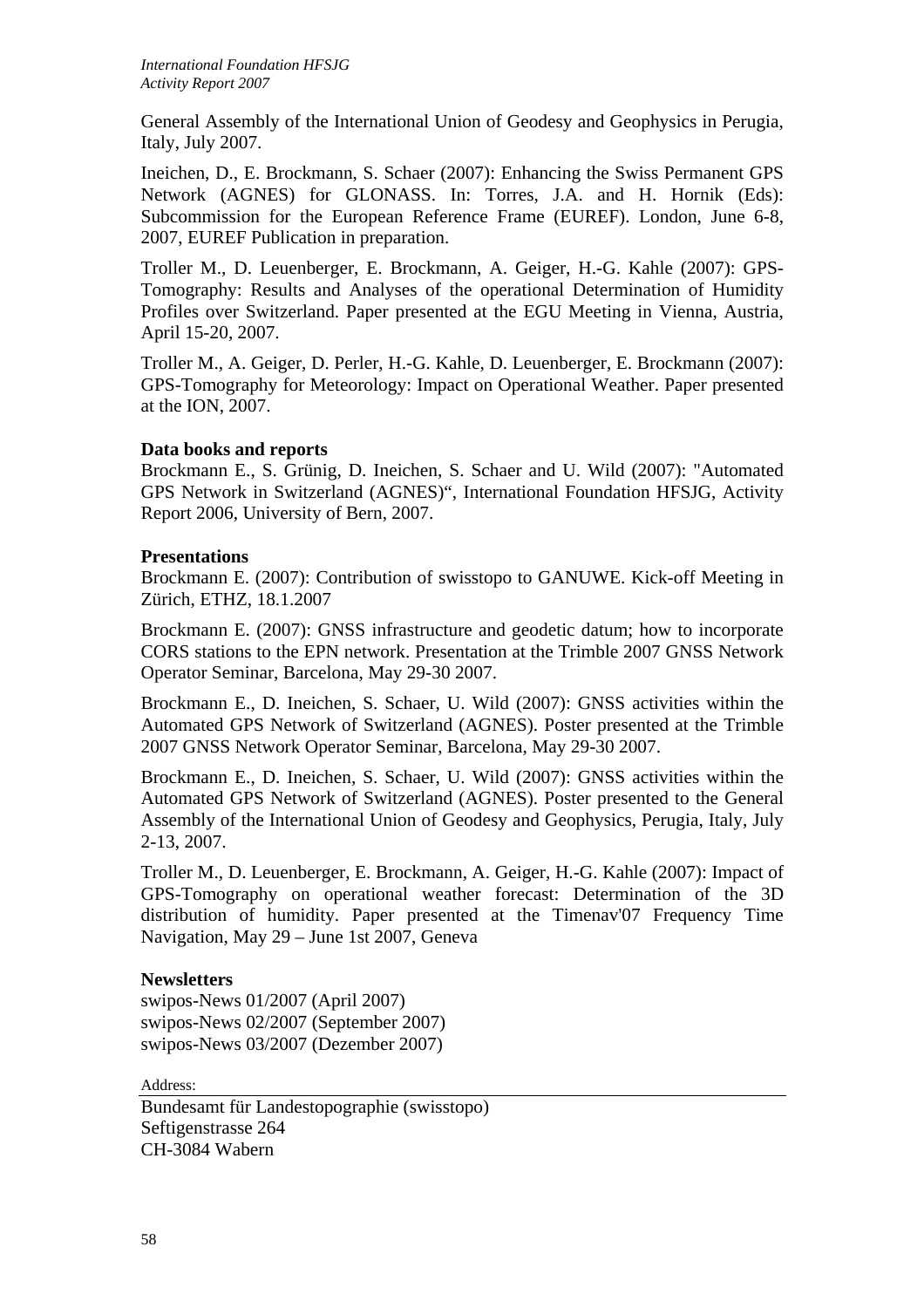Contacts:

Elmar Brockmann Tel.:+41 31 963 2111 Fax.:+41 31 963 2459 e-mail: elmar.brockmann@swisstopo.ch URL: http://www.swisstopo.ch